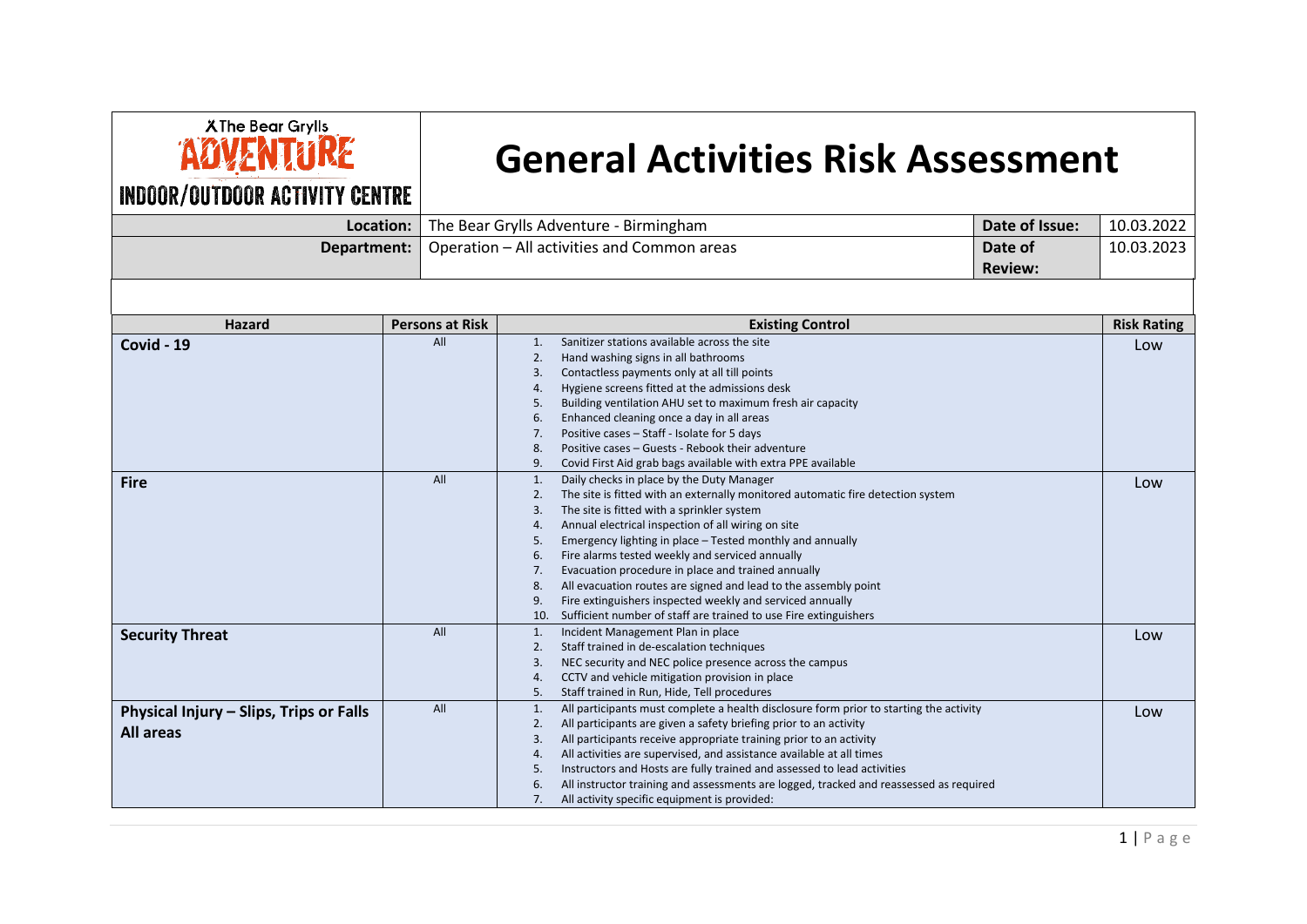|                                                            |     | All equipment meets required standards and inspected internally and by external $3rd$ party<br>inspectors to regulation guidelines<br>Participants required to wear comfortable, appropriate clothing for activities<br>8.<br>Participants to wear comfortable, flat soled, lace up shoes on activities<br>Participants are to remove jewellery as required for each activity<br>10.<br>All activities have a by-pass option if a participant feels an element is beyond their capability<br>11.<br>Appropriate flooring surfaces used throughout the attraction<br>12.<br>All structures, environments and equipment are inspected periodically (daily, weekly, monthly &<br>13.<br>annually) to ensure compliance with relevant standards and legislation<br>First Aid trained staff on site<br>14. |     |
|------------------------------------------------------------|-----|-------------------------------------------------------------------------------------------------------------------------------------------------------------------------------------------------------------------------------------------------------------------------------------------------------------------------------------------------------------------------------------------------------------------------------------------------------------------------------------------------------------------------------------------------------------------------------------------------------------------------------------------------------------------------------------------------------------------------------------------------------------------------------------------------------|-----|
| <b>Loss or Damage of Participants</b><br><b>Belongings</b> | All | Secure lockers are provided free of charge to all participants<br>Participants must leave all loose belongings, clothing & jewellery in the lockers when they are on<br>activities                                                                                                                                                                                                                                                                                                                                                                                                                                                                                                                                                                                                                    | Low |
| <b>Emotional Distress - Panic &amp; Stress</b>             | All | All challenges are disclosed prior to activity commencing<br>All activities are supervised, and assistance is available at all times<br>All activities are 'challenge by choice'<br>3.<br>By-pass options are available if a participant feels uncomfortable with an assault course element<br>4.<br>Instructors are trained to adjust the tone of the activity to suit the group and any competitive elements<br>5.<br>managed to be inclusive for all participants<br>Consumption of alcohol is prohibited before all activities – participants will be precluded from the activity<br>6.<br>and not offered an alternative should this be the case<br>Participants demonstrating verbal or emotional abuse towards others may be precluded from the activity<br>and removed from site              | Low |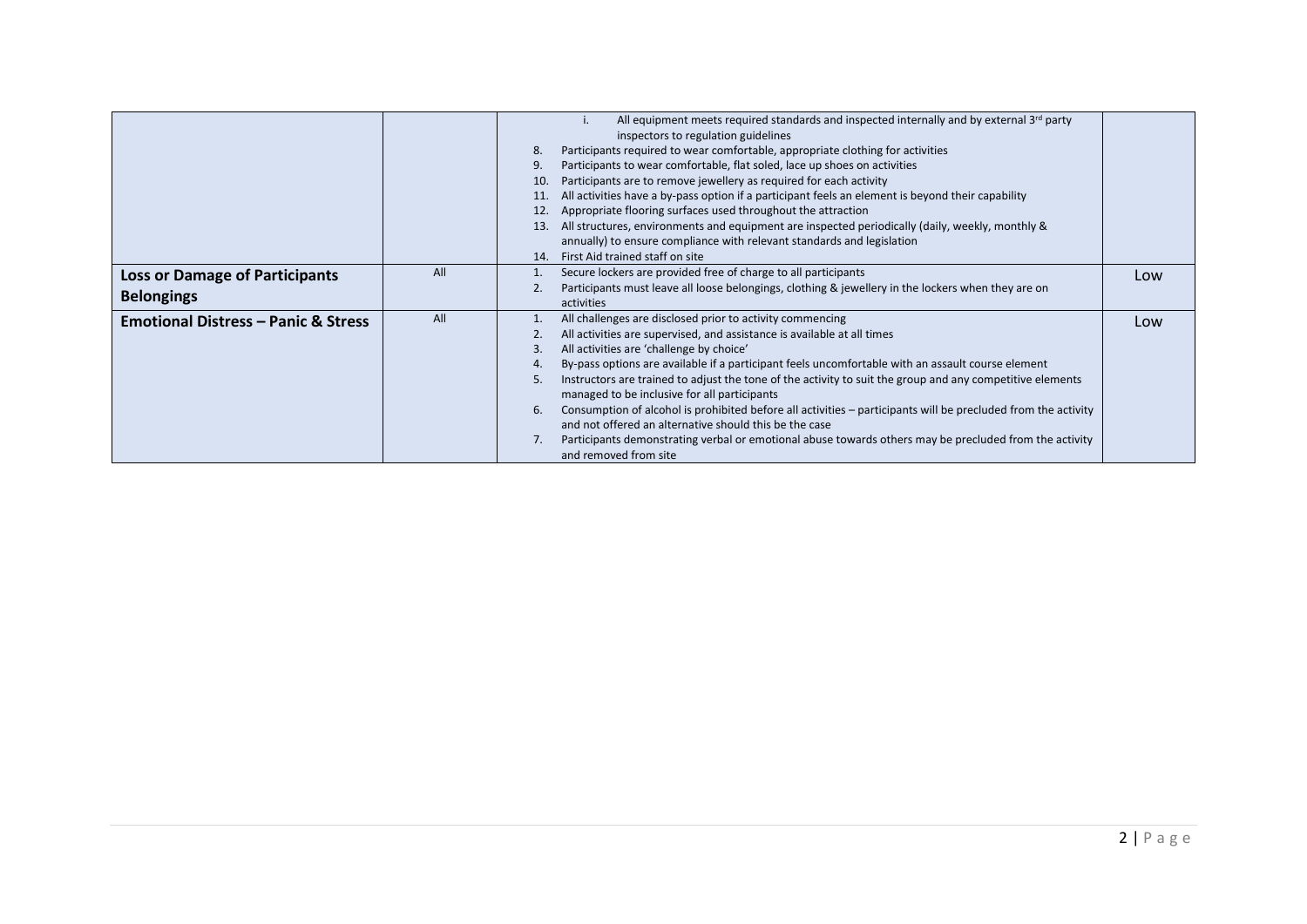| <b>Activity - Climbing</b>              |                 |                                                                                                                                                                                                                                                                                                                                                                                                                                                                                                                                                                                                                                                                                                                                                                                                                                                                                                                                                                                                                                                                                                                                                                                                                                                                                                                                                                                                                                                                                                                                                                                                                                                                                                                                                                                                                                                                                                                                                                                                                                                                                                                                 |                    |
|-----------------------------------------|-----------------|---------------------------------------------------------------------------------------------------------------------------------------------------------------------------------------------------------------------------------------------------------------------------------------------------------------------------------------------------------------------------------------------------------------------------------------------------------------------------------------------------------------------------------------------------------------------------------------------------------------------------------------------------------------------------------------------------------------------------------------------------------------------------------------------------------------------------------------------------------------------------------------------------------------------------------------------------------------------------------------------------------------------------------------------------------------------------------------------------------------------------------------------------------------------------------------------------------------------------------------------------------------------------------------------------------------------------------------------------------------------------------------------------------------------------------------------------------------------------------------------------------------------------------------------------------------------------------------------------------------------------------------------------------------------------------------------------------------------------------------------------------------------------------------------------------------------------------------------------------------------------------------------------------------------------------------------------------------------------------------------------------------------------------------------------------------------------------------------------------------------------------|--------------------|
| <b>Hazard</b>                           | Persons at risk | <b>Existing Control</b>                                                                                                                                                                                                                                                                                                                                                                                                                                                                                                                                                                                                                                                                                                                                                                                                                                                                                                                                                                                                                                                                                                                                                                                                                                                                                                                                                                                                                                                                                                                                                                                                                                                                                                                                                                                                                                                                                                                                                                                                                                                                                                         | <b>Risk Rating</b> |
| Physical Injury - Slips, Trips or Falls | Participants    | 1.<br>Bouldering and climbing walls built to meet BS EN 12572<br>2.<br>Routes set by experienced climbers in the team<br>3.<br>Holds inspected daily by instructors<br>Any holds found to be unsafe will be marked/removed<br>4.<br>If loose holds prevent safe use of the wall the activity must be stopped<br>5.<br>6.<br>Bouldering and climbing walls must be closed if any safety concerns are detected. Wall must not be<br>reopened until a full structural inspection has been completed<br>7.<br>No spectators are permitted into the bouldering area<br>8.<br>All participants are to be observed at all times<br>9.<br>Bouldering areas to be closely managed to ensure participant safety<br>10.<br>All participants must remove all loose-fitting items prior to activity commencing<br>All participants must remove all large hooped earrings and rings prior to briefing<br>11.<br>12.<br>Instructors must assess suitability of participants clothing prior to starting activity<br>13.<br>Participant footwear will be closed toe footwear, preferably trainer style shoes<br>Any jewellery items that can't be removed need to be addressed with tape.<br>14.<br>If a participant can't or won't remove loose fitting clothing, they must be precluded from the activity<br>15.<br>16.<br>Group to understand the 'STOP AND DESCEND' command<br>300mm safety surface flooring fitted below the bouldering wall<br>17.<br>18.<br>Participants should be spotted where appropriate while bouldering<br>19.<br>Bouldering - Participants advised to climb down the wall but not to hold on if they feel themselves<br>falling and to bend knees on landing<br>Participants demonstrating unsafe behaviour will be re-instructed on correct practice<br>20.<br>Participants demonstrating deliberate unsafe behaviour will be precluded from the activity<br>21.<br>22.<br>Bouldering wall limited to 3.6m high<br>Participants instructed not to climb above or below another climber on the wall<br>23.<br>Participants told not to walk on the floor near the wall where there are climbers on the wall<br>24. | Low                |
| <b>Equipment Failure</b>                | Participants    | Bouldering and climbing walls built to meet BS EN 12572<br>1.<br>Holds inspected daily by instructors<br>2.<br>3.<br>Any holds found to be unsafe will be marked/removed<br>If loose holds prevent safe use of the wall the activity must be stopped<br>4.<br>5.<br>Bouldering and climbing walls must be closed if any safety concerns are detected. Wall must not be<br>reopened until a full structural inspection has been completed<br>6.<br>Bouldering and climbing areas inspected daily by instructors<br>7.<br>Auto belay devices are inspected daily weekly and 6-monthly by instructors<br>Auto belay devices are inspected annually by 3 <sup>rd</sup> party manufacturer approved inspectors<br>8.<br>9.<br>Bouldering and climbing walls inspected annually by manufacturer<br>Climbing harnesses are inspected daily and monthly by instructors<br>10.<br>Climbing harnesses are inspected 6-monthly by 3 <sup>rd</sup> party insurer approved inspector<br>11.                                                                                                                                                                                                                                                                                                                                                                                                                                                                                                                                                                                                                                                                                                                                                                                                                                                                                                                                                                                                                                                                                                                                                  | Low                |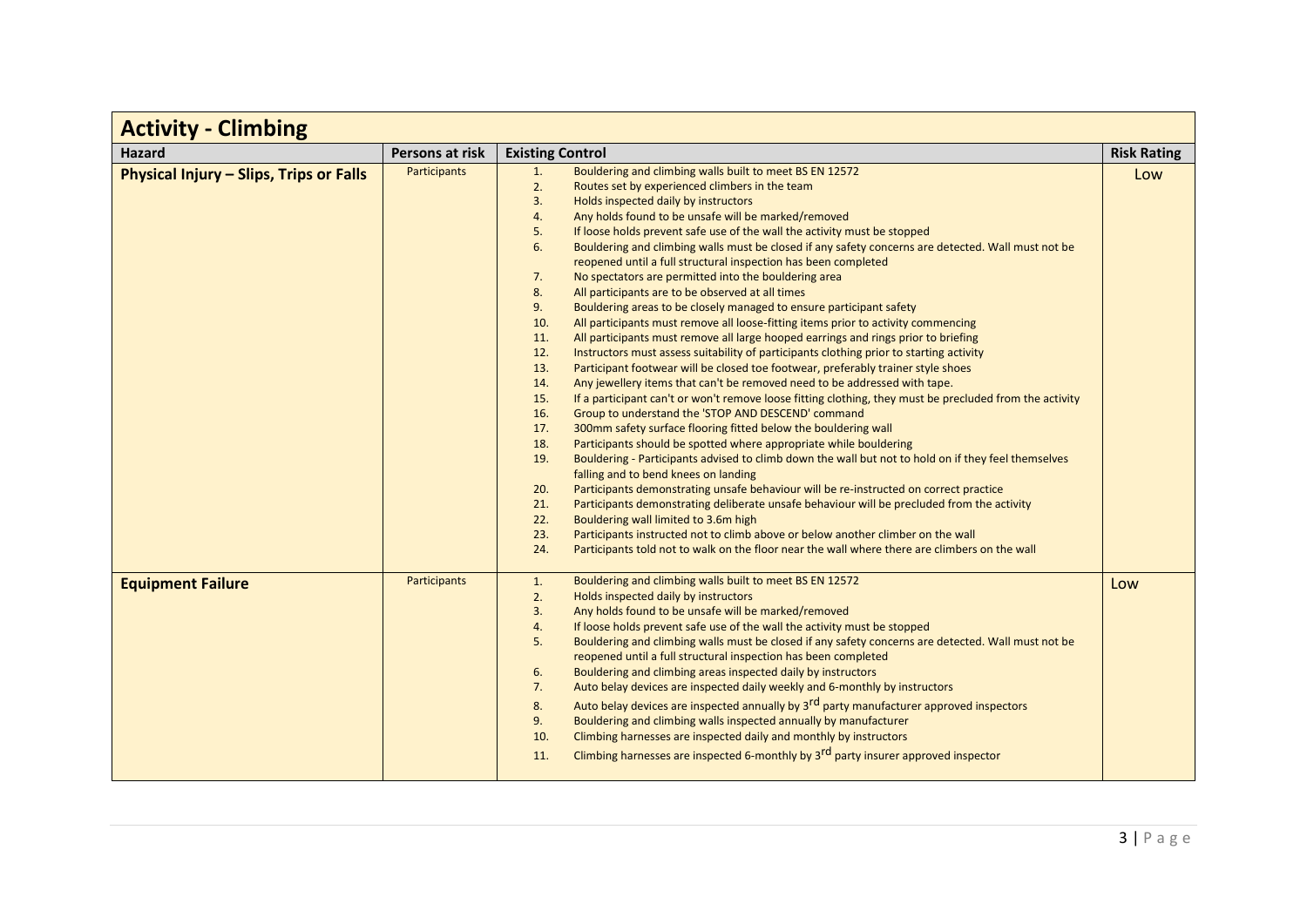| <b>Activity - High Ropes</b>                               |                        |                                                                                                                                                                                                                                                                                                                                                                                                                                                                                                                                                                                                                                                                                                                                                                                                                                                                                                                                                                                                                                                                                                                                                                                                  |                    |
|------------------------------------------------------------|------------------------|--------------------------------------------------------------------------------------------------------------------------------------------------------------------------------------------------------------------------------------------------------------------------------------------------------------------------------------------------------------------------------------------------------------------------------------------------------------------------------------------------------------------------------------------------------------------------------------------------------------------------------------------------------------------------------------------------------------------------------------------------------------------------------------------------------------------------------------------------------------------------------------------------------------------------------------------------------------------------------------------------------------------------------------------------------------------------------------------------------------------------------------------------------------------------------------------------|--------------------|
| <b>Hazard</b>                                              | <b>Persons at Risk</b> | <b>Existing Control</b>                                                                                                                                                                                                                                                                                                                                                                                                                                                                                                                                                                                                                                                                                                                                                                                                                                                                                                                                                                                                                                                                                                                                                                          | <b>Risk Rating</b> |
| Physical Injury - Slips, Trips or Falls                    | Participants           | Height Restriction for high ropes course is between 1.3m (4ft2in) and 2.03m (6ft7in) - Height markers<br>1.<br>available in the entrance and on the activity<br>Maximum weight restriction is 130.5kg (20.5st) - No minimum restriction<br>2.<br>Instructors are responsible for attaching and detaching participants from the belay system<br>3.<br>Instructors are always present on the course when in operation, observing participants<br>4.<br>All staff are assessed to the Sky Trail Instructor standard following the RCI syllabus<br>5.<br>Sky Trail is a continuous belay system – participants attached at all times once off the ground, lanyard<br>6.<br>connected with a tamper proof pin-lock karabiner<br>Harnesses meet EN 12277 type C safety standards<br>7.<br>Course and equipment inspected by in-house PPE trained staff periodically (daily & bi-monthly)<br>8.<br>Course and equipment inspected annually by a 3 <sup>rd</sup> party inspector under the ADIPs scheme<br>9.<br>10. Instructors to ensure all participants have removed all loose items and are suitably dressed prior to<br>briefing<br>11. Public access is prohibited under the high ropes structure | Low                |
| <b>Equipment Failure</b><br><b>Unauthorised Access</b>     | Participants<br>Public | 1.<br>Only manufacturer approved equipment used<br>Course and equipment inspected by in-house PPE trained staff periodically (daily & bi-monthly)<br>2.<br>Course and equipment inspected annually by a 3 <sup>rd</sup> party inspector under the ADIPs scheme<br>3.<br>Any PPE found to have a fault is quarantined and reported to High ropes management immediately<br>4.<br>Maximum weight (130kg/20.5st) set in accordance with manufacturers guidelines<br>5.<br>Group sizes set to ensure the max capacity of the course is never exceeded<br>6.<br>7.<br>Maximum participants per element and platform are briefed out prior to the activity starting<br>High ropes structure is fenced to a minimum of 1.8m on all sides<br>1.<br>Access stairway is caged in up to 2m<br>2.<br>Entry gate never left unattended when in operation and padlocked when not in use<br>3.                                                                                                                                                                                                                                                                                                                  | Low<br>Low         |
|                                                            |                        | Staff to manage the area when in operation to ensure no unauthorised access<br>4.<br>NEC have 24hr security patrols and CCTV that cover area outside of the attraction<br>5.                                                                                                                                                                                                                                                                                                                                                                                                                                                                                                                                                                                                                                                                                                                                                                                                                                                                                                                                                                                                                     |                    |
| <b>Adverse Weather - High Winds or</b><br><b>Lightning</b> | Participants           | <b>High Winds</b><br>$\mathbf{1}$ .<br>Maximum operational wind speed is 30mph<br>$\mathbf{L}$<br>If instructors measure the wind speed above 30mph on a level of the course continuously<br>Ш.<br>within a 15 $\text{min}$ period, they are to close each level accordingly – re-open when conditions<br>improve<br>Wind speeds are measured with an anemometer<br>III.<br>IV.<br>High ropes course to be fully inspected after any significant wind event<br>2.<br>Lightning<br>Instructors to monitor weather daily<br>$\mathsf{L}$<br>Activity halted immediately when thunder is heard and/or lightning is witnessed in the vicinity<br>ΙΙ.<br>of the NEC - Full course evacuation<br>Activity is only to resume after 30mins of no thunder or lightning - If thunder or lightning<br>III.<br>observed in the 30mins the countdown of 30mins is reset<br>Structure fitted with lightning conductors to ensure safe earthing in a lightning strike event<br>IV.<br>High ropes course to be fully inspected following a confirmed direct strike<br>V.                                                                                                                                         | Low                |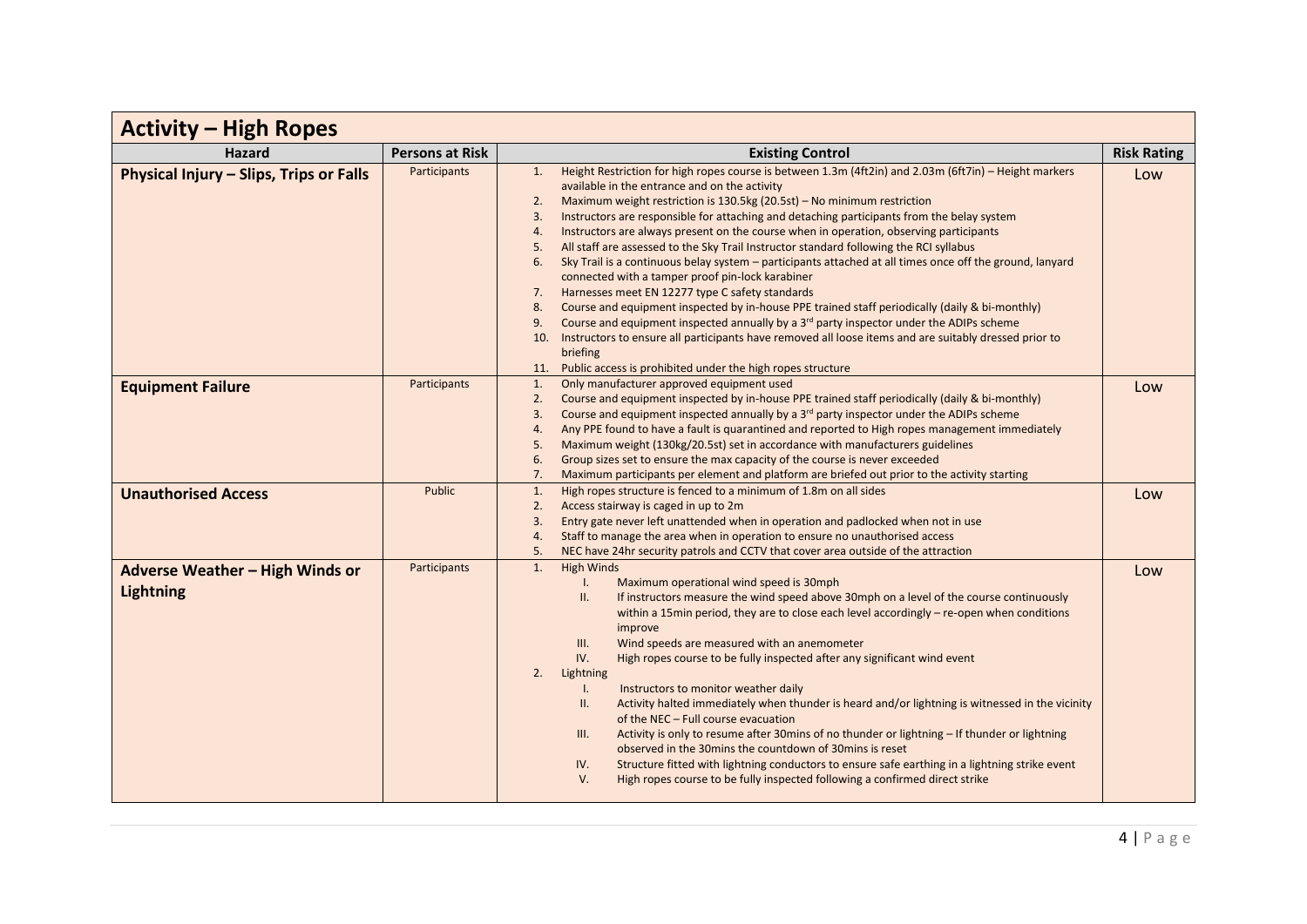| <b>Activity - Zip Line</b>                          |                        |                                                                                                                                                                                                                                                                                                                                                                                                                                                                                                                                                                                                                                                                                                                                                                                                                                                                                                                                                                                                                                                                                                                                                                                                                                                                                                                |                    |
|-----------------------------------------------------|------------------------|----------------------------------------------------------------------------------------------------------------------------------------------------------------------------------------------------------------------------------------------------------------------------------------------------------------------------------------------------------------------------------------------------------------------------------------------------------------------------------------------------------------------------------------------------------------------------------------------------------------------------------------------------------------------------------------------------------------------------------------------------------------------------------------------------------------------------------------------------------------------------------------------------------------------------------------------------------------------------------------------------------------------------------------------------------------------------------------------------------------------------------------------------------------------------------------------------------------------------------------------------------------------------------------------------------------|--------------------|
| <b>Hazard</b>                                       | <b>Persons at Risk</b> | <b>Existing Control</b>                                                                                                                                                                                                                                                                                                                                                                                                                                                                                                                                                                                                                                                                                                                                                                                                                                                                                                                                                                                                                                                                                                                                                                                                                                                                                        | <b>Risk Rating</b> |
| Physical Injury - Slips, Trips or Falls             | Participants           | Height Restriction for the zip line is between 1.3m (4ft2in) and 2.03m (6ft7in) - Height markers available<br>1.<br>in the entrance and start of the high ropes briefing<br>Maximum weight restriction is 130.5kg (20.5st) - No minimum restriction<br>2.<br>Harness' and lines are fitted by a trained instructor and receive a second check by another instructor<br>3.<br>The zip line is directly supervised by an instructor at all times<br>4.<br>Participants are attached by an instructor to the continuous belay system at the chinook door in a safe<br>5.<br>zone by a koala trolley attachment (tamper proof)<br>Instructor attached to a separate system to allow movement in chinook to dispatch participants safely<br>6.<br>Instructors to ensure all participants have removed all loose items and are suitably dressed prior to<br>7.<br>briefing<br>A gate and a zip restraint is used to prevent premature access to the exit ledge of the chinook<br>8.<br>Participants are invited to the dispatch zone by an instructor<br>9.<br>10. A 2-way radio communication is established between dispatch and receiver with a 'landing clear'<br>message delivered<br>11. Guests are instructed to walk off the platform<br>A back up buffer in place in the event of a zip stop failure<br>12. | Low                |
| <b>Equipment Failure</b>                            | Participants           | Only manufacturer approved equipment used<br>1.<br>Zip line structure and equipment inspected by in-house PPE trained staff periodically (daily & monthly)<br>2.<br>Zip line structure and equipment inspected annually by a $3rd$ party inspector under the ADIPs scheme<br>3.<br>Any PPE found to have a fault is quarantined and reported to High ropes management immediately<br>4.<br>Maximum weight (130kg/20.5st) set in accordance with manufacturers guidelines<br>5.<br>One person allowed on a zip line at any one time<br>6.<br>Zip line external fencing set to a minimum of 1.8m<br>7.                                                                                                                                                                                                                                                                                                                                                                                                                                                                                                                                                                                                                                                                                                           | Low                |
| <b>Unauthorised Access</b>                          | Public                 | Entry gate to landing area padlocked when not in use<br>1.<br>Staff to manage the area when in operation to ensure no unauthorised access<br>2.<br>Chinook door is key locked overnight and key code entry when in operation<br>3.<br>NEC have 24hr security patrols and CCTV that cover area outside of the attraction<br>4.                                                                                                                                                                                                                                                                                                                                                                                                                                                                                                                                                                                                                                                                                                                                                                                                                                                                                                                                                                                  | Low                |
| Adverse Weather - High Winds or<br><b>Lightning</b> | Participants           | <b>High Winds</b><br>1.<br>Maximum operational wind speed is 30mph<br>$\mathsf{L}$<br>If instructors measure the wind speed above 30mph on the chinook platform continuously<br>Ш.<br>within a 15min period, they are to close the zip line - re-open when conditions improve<br>Wind speeds are measured with an anemometer<br>III.<br>IV.<br>Zip line to be fully inspected after any significant wind event<br>2.<br>Lightning<br>Instructors to monitor weather daily<br>$\mathsf{I}$ .<br>Activity halted immediately when thunder is heard and/or lightning is witnessed in the vicinity<br>Ш.<br>of the NEC<br>Activity is only to resume after 30mins of no thunder or lightning - If thunder or lightning<br>III.<br>observed in the 30mins the countdown of 30mins is reset<br>Zip line to be fully inspected following a confirmed direct strike<br>IV.                                                                                                                                                                                                                                                                                                                                                                                                                                             | Low                |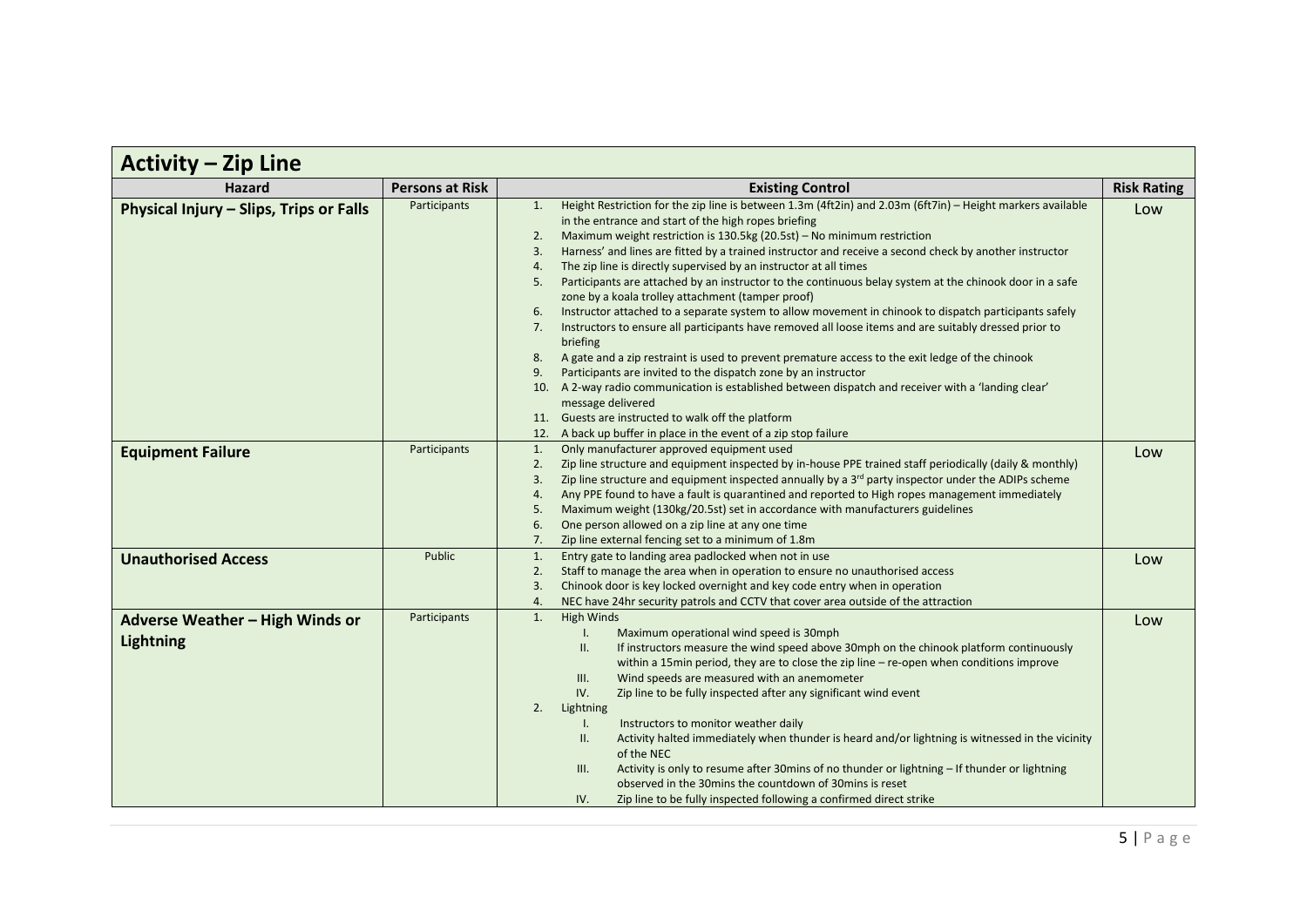| <b>Activity</b><br>iFly                 |                        |                                                                                                                                                                                                                                                                                                                                                                                                                                                                                                                                                                                                                                                                                                                                                                                                                                                                                                                                                                                                                                                                                   |                    |
|-----------------------------------------|------------------------|-----------------------------------------------------------------------------------------------------------------------------------------------------------------------------------------------------------------------------------------------------------------------------------------------------------------------------------------------------------------------------------------------------------------------------------------------------------------------------------------------------------------------------------------------------------------------------------------------------------------------------------------------------------------------------------------------------------------------------------------------------------------------------------------------------------------------------------------------------------------------------------------------------------------------------------------------------------------------------------------------------------------------------------------------------------------------------------|--------------------|
| <b>Hazard</b>                           | <b>Persons at Risk</b> | <b>Existing Control</b>                                                                                                                                                                                                                                                                                                                                                                                                                                                                                                                                                                                                                                                                                                                                                                                                                                                                                                                                                                                                                                                           | <b>Risk Rating</b> |
| Physical Injury - Slips, Trips or Falls | Participants           | iFly area monitored by staff during operational hours<br>2.<br>Daily checks carried out to ensure it is safe to open<br>Instructors are trained and regularly assessed by a 3rd party through IBA training syllabus to fly and<br>3.<br>instruct in the tunnel<br>Instructors are trained and assessed by a 3 <sup>rd</sup> party to safely drive the tunnel and adjust wind speed as<br>4.<br>necessary<br>Wind tunnel is fitted with an e-stop on the driver panel for emergencies<br>5.<br>Hearing protection provided and enforced for both staff and guests in the tunnel and staging areas<br>6.<br>Instructors to ensure all participants have removed all loose items and are suitably dressed prior to<br>7.<br>briefing<br>Participants are required to wear a flying suit, helmet, goggles and ear protection supplied by iFly<br>8.<br>Participants are required to fill an additional waiver to ensure they are fit to fly<br>9.<br>High flies only to be carried out by trained and assessed instructors holding a 'Flying with flyers' IBA<br>10.<br>qualification | Low                |
| <b>Equipment Failure</b>                | Participants           | Wind tunnel and all equipment is inspected daily by trained instructors<br>Wind tunnel inspected monthly by a technical team member<br>2.<br>Wind tunnel and all equipment is inspected annually by a 3 <sup>rd</sup> party under the ADIPs scheme<br>3.<br>VFDs and motors inspected annually by a 3 <sup>rd</sup> party inspector<br>4.                                                                                                                                                                                                                                                                                                                                                                                                                                                                                                                                                                                                                                                                                                                                         | Low                |
| <b>Unauthorised Access</b>              | Public                 | Tunnel manned by instructor and driver at all times when in operation<br>Wind tunnel doors fitted with magnetic locks to prevent unauthorised access<br>2.<br>Driver panel fitted with thumb print access for trained staff only<br>3.<br>Fortress lock system in place where all keys are needed for VFD to power up<br>4.<br>iFly areas covered by CCTV<br>5.                                                                                                                                                                                                                                                                                                                                                                                                                                                                                                                                                                                                                                                                                                                   | Low                |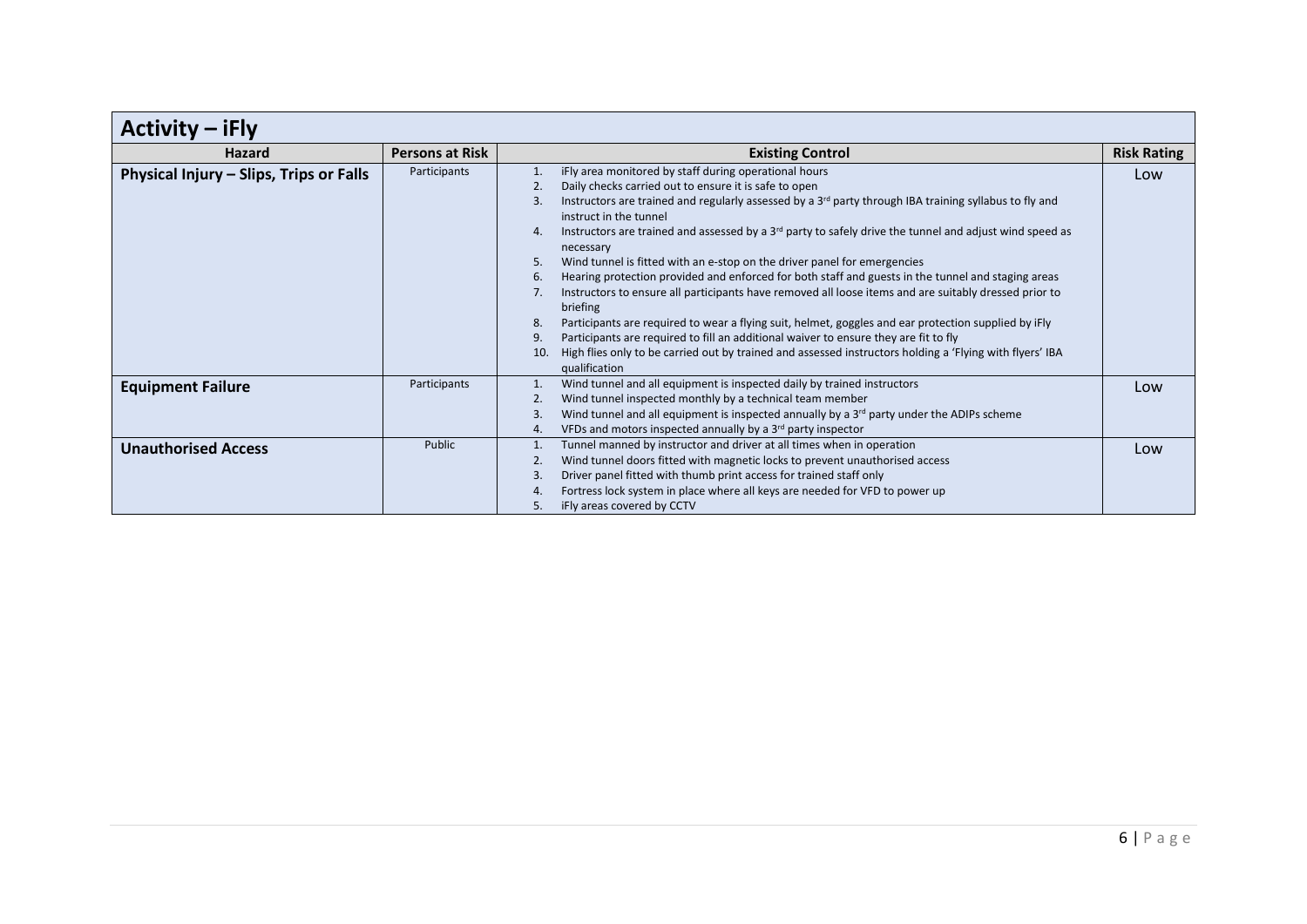| <b>Activity – Escape Rooms</b>          |                        |                                                                                                                                                                                                                                                                                                                                                                                                                                                                                                                                                                                                                                                                                                                                                                                            |                    |
|-----------------------------------------|------------------------|--------------------------------------------------------------------------------------------------------------------------------------------------------------------------------------------------------------------------------------------------------------------------------------------------------------------------------------------------------------------------------------------------------------------------------------------------------------------------------------------------------------------------------------------------------------------------------------------------------------------------------------------------------------------------------------------------------------------------------------------------------------------------------------------|--------------------|
| <b>Hazard</b>                           | <b>Persons at Risk</b> | <b>Existing Control</b>                                                                                                                                                                                                                                                                                                                                                                                                                                                                                                                                                                                                                                                                                                                                                                    | <b>Risk Rating</b> |
| Physical Injury - Slips, Trips or Falls | Participants           | Daily inspections carried out by trained staff before opening<br>Instructors are directly outside the top and bottom escape room doors to escort guests to and from the<br>activity<br>Rooms are monitored by instructors using CCTV when in use<br>3.<br>Equipment inspected for sharp edges and finger traps<br>4.<br>Slide exits fitted with a padded mat to reduce impact<br>5.<br>Participants briefed on how to safely descend the slide<br>6.<br>Participants given a hessian sack to slide down on to prevent shoes sticking to the tube<br>Slides set to a 30-degree gradient to prevent descending to quickly<br>8.<br>Magnetic locks on the doors will automatically open in the event of a fire alarm<br>9.<br>Battery back up lights fitted in all rooms and corridors<br>10. | Low                |
| <b>Equipment Failure</b>                | Participants           | Slide built to manufacturers specifications<br>Daily open and close checks carried out by a trained instructor<br>Annual inspection carried out by a 3 <sup>rd</sup> party inspector under the ADIPs scheme<br>3.                                                                                                                                                                                                                                                                                                                                                                                                                                                                                                                                                                          | Low                |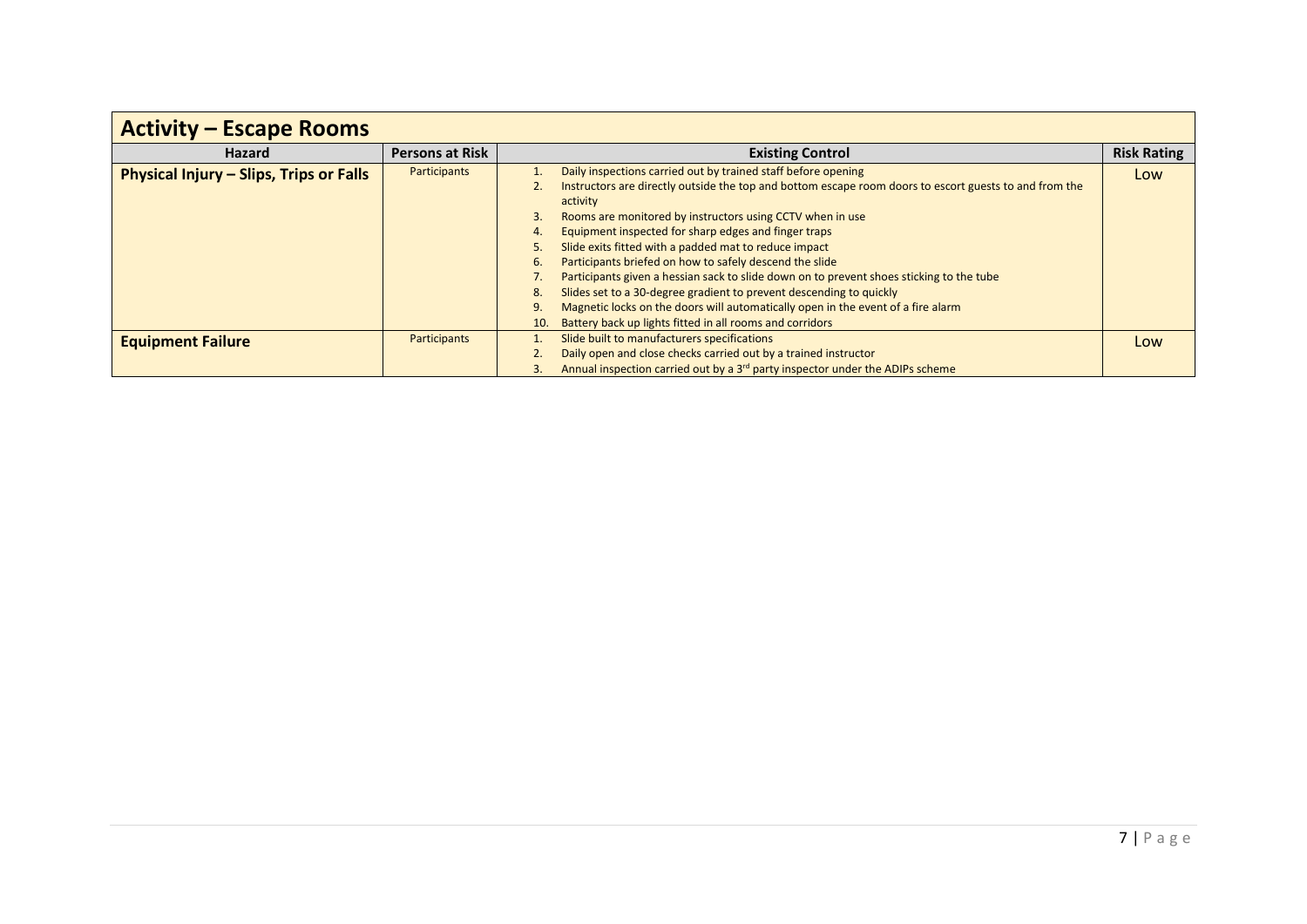| <b>Activity - Assault Course</b>        |                        |                                                                                                                                                                                                                                                                                                                                                                                                                                                                                |                    |
|-----------------------------------------|------------------------|--------------------------------------------------------------------------------------------------------------------------------------------------------------------------------------------------------------------------------------------------------------------------------------------------------------------------------------------------------------------------------------------------------------------------------------------------------------------------------|--------------------|
| <b>Hazard</b>                           | <b>Persons at Risk</b> | <b>Existing Control</b>                                                                                                                                                                                                                                                                                                                                                                                                                                                        | <b>Risk Rating</b> |
| Physical Injury - Slips, Trips or Falls | Participants           | Daily open and closing checks carried out by a trained instructor to ensure each obstacle and flooring is<br>fit for use<br>Soft impact style flooring used to reduce the risk of injury<br>2.<br>More difficult obstacles manned by an instructor to assist participants if needed<br>Thick padding used on beams across the assault course to prevent contact with the wood by a participant<br>4.<br>Groups staggered at the start to avoid overcrowding on obstacles<br>5. | Low                |
| <b>Equipment Failure</b>                | Participants           | Assault course is inspected daily by a trained member of staff<br>Any obstacles found faulty are closed off and reported to the manager<br>Assault course is annually inspected by a $3rd$ party company to meet the current regulations<br>3.                                                                                                                                                                                                                                 | Low                |
| <b>Unauthorised Access</b>              | Public                 | Assault course is staffed during operational hours<br>Attraction doors secured during non-operational days<br>Assault course is covered by CCTV                                                                                                                                                                                                                                                                                                                                | Low                |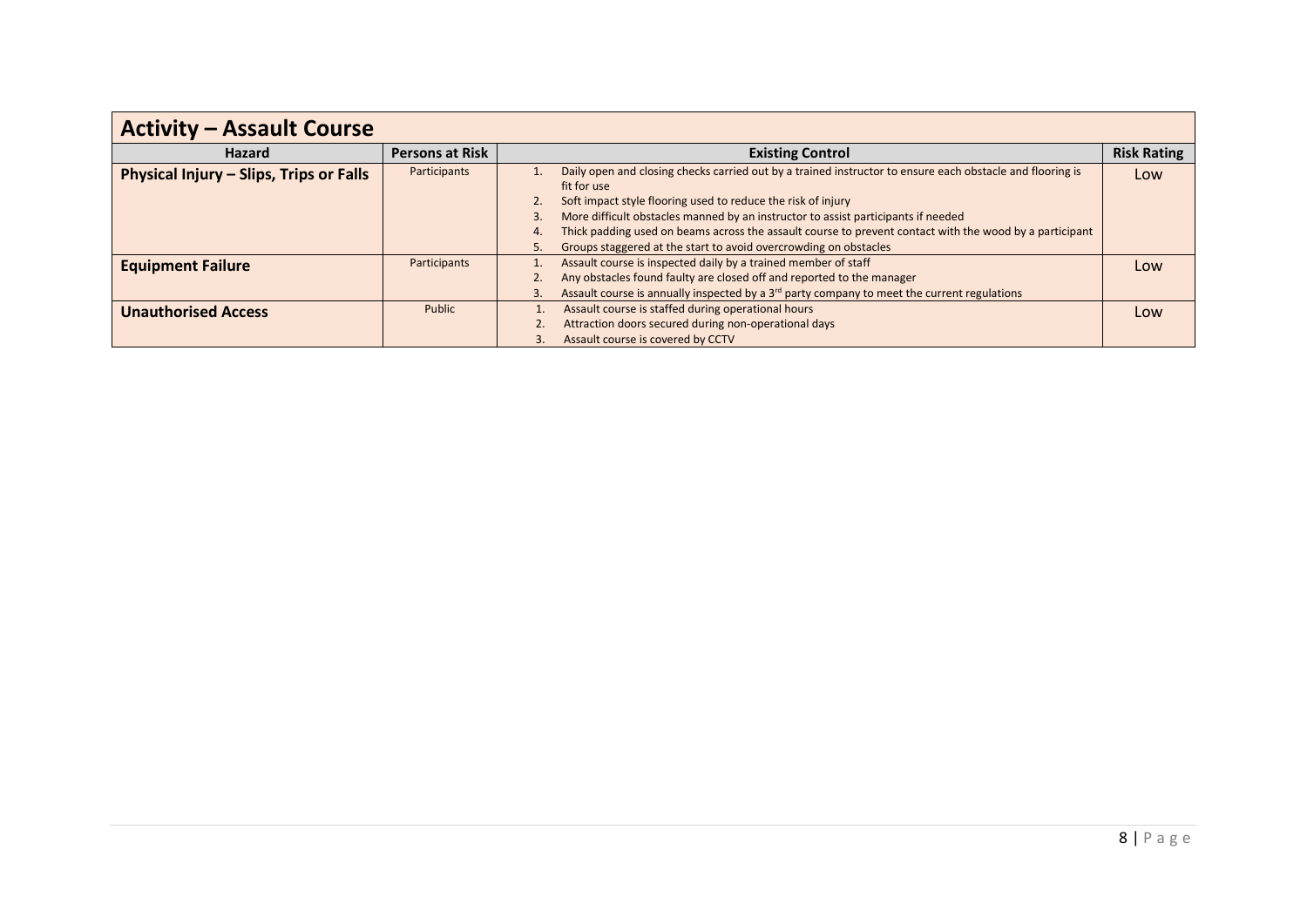| <b>Activity – Archery</b>               |                        |                                                                                                                                                                                                                                                                                                                                                                                                                                                                                                                                                                                                                                                                                                                                                                                                                                                                                                                      |                    |
|-----------------------------------------|------------------------|----------------------------------------------------------------------------------------------------------------------------------------------------------------------------------------------------------------------------------------------------------------------------------------------------------------------------------------------------------------------------------------------------------------------------------------------------------------------------------------------------------------------------------------------------------------------------------------------------------------------------------------------------------------------------------------------------------------------------------------------------------------------------------------------------------------------------------------------------------------------------------------------------------------------|--------------------|
| Hazard                                  | <b>Persons at Risk</b> | <b>Existing Control</b>                                                                                                                                                                                                                                                                                                                                                                                                                                                                                                                                                                                                                                                                                                                                                                                                                                                                                              | <b>Risk Rating</b> |
| Physical Injury - Slips, Trips or Falls | Participants           | Daily open and closing checks carried out by a trained instructor to ensure equipment is fit for use<br>2.<br>All participants are directly supervised throughout the activity<br>3.<br>All participants receive a safety brief to include:<br>Bows must point down range<br>STOP command - cease firing<br>II.<br>Not proceed to targets until instructed to do so<br>Ш.<br>IV.<br>Only pick up equipment when instructed to do so<br>V.<br>How to remove arrows safely from the target<br>Range designed with a 10m lane length to account for arrow bounce back<br>4.<br>Participants provided with an arm guard and glove to prevent injury<br>5.<br>Instructors to ensure all participants have removed all loose items and are suitably dressed prior to<br>6.<br>briefing<br>Long hair is to be tied back<br>Equipment continuously monitored throughout the day to ensure it stays in a good condition<br>8. | Low                |
| <b>Equipment Failure</b>                | Participants           | Archery range and equipment is inspected daily by a trained member of staff<br>1.<br>Any equipment found faulty is quarantined and reported to the manager<br>2.<br>Only approved equipment is to be used on the range<br>3.<br>Maintenance carried out by trained staff only, following manufacturers guidelines<br>4.<br>Archery range and equipment inspected annually by a 3 <sup>rd</sup> party under the ADIPs scheme<br>5.                                                                                                                                                                                                                                                                                                                                                                                                                                                                                    | Low                |
| <b>Unauthorised Access</b>              | Public                 | Archery ranges are staffed during operational hours<br>Gates to range are kept closed at all times<br>2.<br>Bows and arrows never left unattended and locked away when not in operation<br>3<br>Archery range is covered by CCTV<br>4.                                                                                                                                                                                                                                                                                                                                                                                                                                                                                                                                                                                                                                                                               | Low                |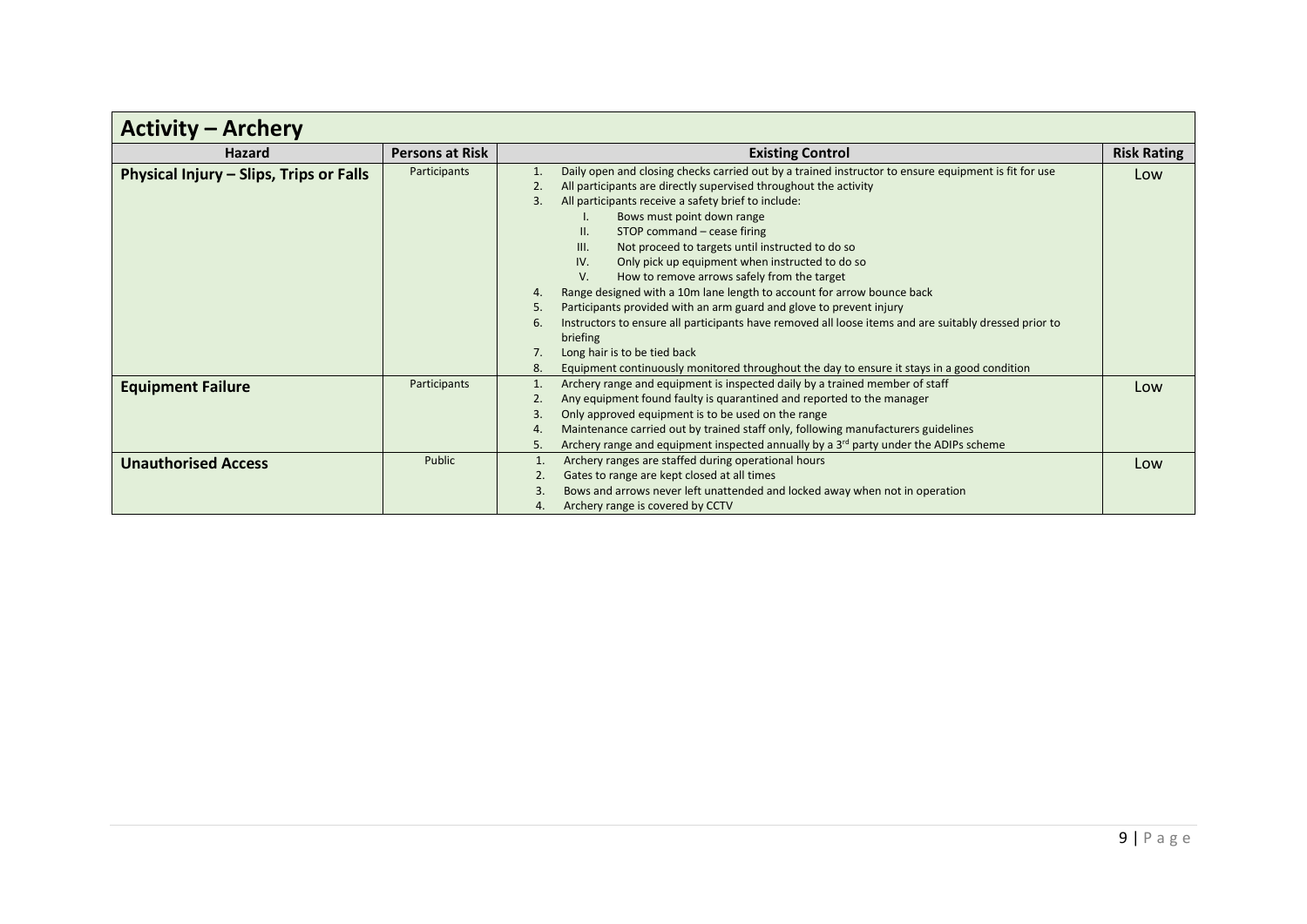| <b>Activity - Shooting</b>              |                        |                                                                                                                                                                                                                                                                                                                                                                                                                                                                                                                                                                                                                                                                                                                                                                                                                                                                                                                                                                                                                                                                                                                                                                                                                                           |                    |
|-----------------------------------------|------------------------|-------------------------------------------------------------------------------------------------------------------------------------------------------------------------------------------------------------------------------------------------------------------------------------------------------------------------------------------------------------------------------------------------------------------------------------------------------------------------------------------------------------------------------------------------------------------------------------------------------------------------------------------------------------------------------------------------------------------------------------------------------------------------------------------------------------------------------------------------------------------------------------------------------------------------------------------------------------------------------------------------------------------------------------------------------------------------------------------------------------------------------------------------------------------------------------------------------------------------------------------|--------------------|
| <b>Hazard</b>                           | <b>Persons at Risk</b> | <b>Existing Control</b>                                                                                                                                                                                                                                                                                                                                                                                                                                                                                                                                                                                                                                                                                                                                                                                                                                                                                                                                                                                                                                                                                                                                                                                                                   | <b>Risk Rating</b> |
| Physical Injury - Slips, Trips or Falls | Participants           | Daily open and closing checks carried out by a trained instructor to ensure equipment is fit for use<br>1.<br>All participants are directly supervised throughout the activity<br>2.<br>Instructors must be over 21 years of age and be trained and assessed by an in house trainer<br>3.<br>All participants receive a safety brief to include:<br>4.<br>Weapons must point down range<br>STOP command - cease firing<br>II.<br>Only pick up weapons when instructed to do so<br>III.<br>Weapons left in a 'safe' mode when not in use<br>IV.<br>Range designed to minimise ricochet and allow adequate deflection/overshoot space<br>5.<br>Range lanes have a physical divider between them<br>6.<br>Participants provided with ear and eye protection<br>7.<br>Instructors to ensure all participants have removed all loose items and are suitably dressed prior to<br>8.<br>briefing<br>9.<br>Long hair is to be tied back<br>Weapons continuously monitored throughout the day to ensure it stays in a good condition<br>10.<br>Instructor ratios always adhered to $-1:22:3+$<br>11.<br>Activity stopped if any participants is not following the rules<br>12.<br>Ammunition is always locked away when range is unattended<br>13. | Low                |
| <b>Equipment Failure</b>                | Participants           | Shooting range and equipment is inspected daily by a trained member of staff<br>1.<br>2.<br>Full safety brief and training given to all participants<br>Any equipment found faulty is quarantined and reported to the manager<br>3.<br>Only approved equipment is to be used on the range<br>4.<br>Maintenance carried out by trained staff only, following manufacturers guidelines<br>5.<br>Shooting range and equipment inspected monthly by a technician and annually by a 3 <sup>rd</sup> party under the<br>6.<br>ADIPs scheme                                                                                                                                                                                                                                                                                                                                                                                                                                                                                                                                                                                                                                                                                                      | Low                |
| <b>Unauthorised Access</b>              | Public                 | Only shooting trained staff have access to the ranges<br>1.<br>Doors have magnetic and pin code locks to restrict access<br>2.<br>Weapons are never left unattended and locked away when not in operation<br>3.<br>Shooting range is covered by CCTV<br>4.                                                                                                                                                                                                                                                                                                                                                                                                                                                                                                                                                                                                                                                                                                                                                                                                                                                                                                                                                                                | Low                |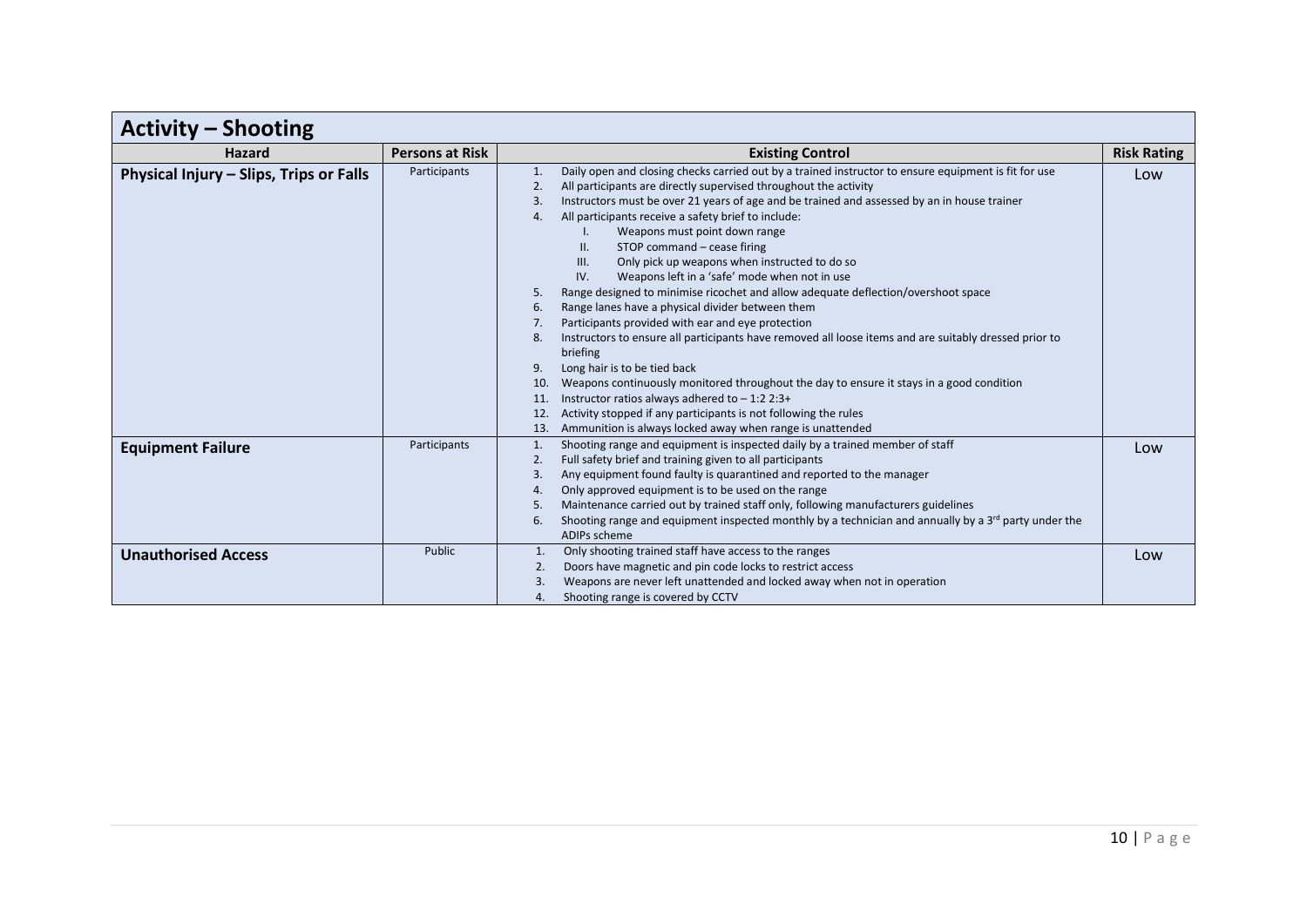| <b>Activity – Dive and Snorkel</b>      |                        |                                                                                                                                                                                                                                                                                                                                                                                                                                                                                                                                                                                                                                                                                                                                                                                                                                                                                                                                                                                  |                    |
|-----------------------------------------|------------------------|----------------------------------------------------------------------------------------------------------------------------------------------------------------------------------------------------------------------------------------------------------------------------------------------------------------------------------------------------------------------------------------------------------------------------------------------------------------------------------------------------------------------------------------------------------------------------------------------------------------------------------------------------------------------------------------------------------------------------------------------------------------------------------------------------------------------------------------------------------------------------------------------------------------------------------------------------------------------------------|--------------------|
| <b>Hazard</b>                           | <b>Persons at Risk</b> | <b>Existing Control</b>                                                                                                                                                                                                                                                                                                                                                                                                                                                                                                                                                                                                                                                                                                                                                                                                                                                                                                                                                          | <b>Risk Rating</b> |
| Physical Injury - Slips, Trips or Falls | <b>Participants</b>    | Daily open and closing checks carried out by a trained instructor to ensure equipment and area is fit for<br>1.<br>use<br>All participants are directly supervised throughout the activity<br>2.<br>Dive Instructor trained to a minimum of PADI qualified assistant instructor<br>3.<br>Snorkel Guide trained in-house by a qualified trainer<br>4.<br>Designated Person in Charge must be on duty when dive tank in use - assessed by the Dive safety officer<br>5.<br>Surface tender present during all dive sessions<br>6.<br>Animals are on a regular feeding schedule and any unusual behaviour reported to the aquarist team<br>7.<br>Full body neoprene wetsuits and boots required for the diving activity<br>8.<br>Short neoprene wetsuits and boots required for the snorkelling activity<br>9.<br>All instructors trained in emergency first response first aid<br>10.<br>A medical waiver must be completed prior to activity commencing for all participants<br>11 | Low                |
| <b>Equipment Failure</b>                | <b>Participants</b>    | Dive equipment is visually inspected daily by a trained member of staff before each dive<br>1.<br>All equipment is serviced periodically according to the manufacturer's guidelines<br>2.<br>All instructors trained in rescue techniques<br>3.                                                                                                                                                                                                                                                                                                                                                                                                                                                                                                                                                                                                                                                                                                                                  | Low                |
| <b>Drowning</b>                         | <b>Participants</b>    | All participants are directly supervised throughout the activity in a controlled environment<br>1.<br>All instructors trained in rescue techniques<br>2.<br>All instructors trained in emergency first response first aid and Oxygen provision trained staff available<br>3.<br>Surface tender present during all dive sessions<br>4.<br>5.<br>Full safety brief and training given to all participants                                                                                                                                                                                                                                                                                                                                                                                                                                                                                                                                                                          | Low                |
| <b>Decompression Sickness (DIVE)</b>    | <b>Participants</b>    | Staff are trained in decompression theory<br>1.<br>Aquarium has a constant depth of 4 metres<br>2.<br>Time in water is monitored and kept to reasonable length to reduce the risk<br>3.<br>Instructors trained on how to ascend/descend correctly and assist panicked divers<br>4.                                                                                                                                                                                                                                                                                                                                                                                                                                                                                                                                                                                                                                                                                               |                    |
| Animals - Bites, Stings & Zoonosis      | <b>Participants</b>    | A strict no touching the animals policy in place<br>1.<br>Animals are on a regular feeding schedule and any unusual behaviour reported to the aquarist team<br>2.<br>Animals are monitored regularly by the aquarist team<br>3.<br>Emergency evacuation procedure in place<br>4.<br>Wetsuits and boots to be worn at all times during the activities<br>5.<br>All cuts and grazes to be cleaned and covered before entering the water<br>6.<br>Participants to shower before and after both activities<br>7.<br>Immune-compromised persons are potentially at more risk - A medical waiver must be completed prior<br>8.<br>to activity commencing for all participants<br>9.<br>Instructors are trained on Merlin's Venomous and Dangerous Animal protocols                                                                                                                                                                                                                     | Low                |